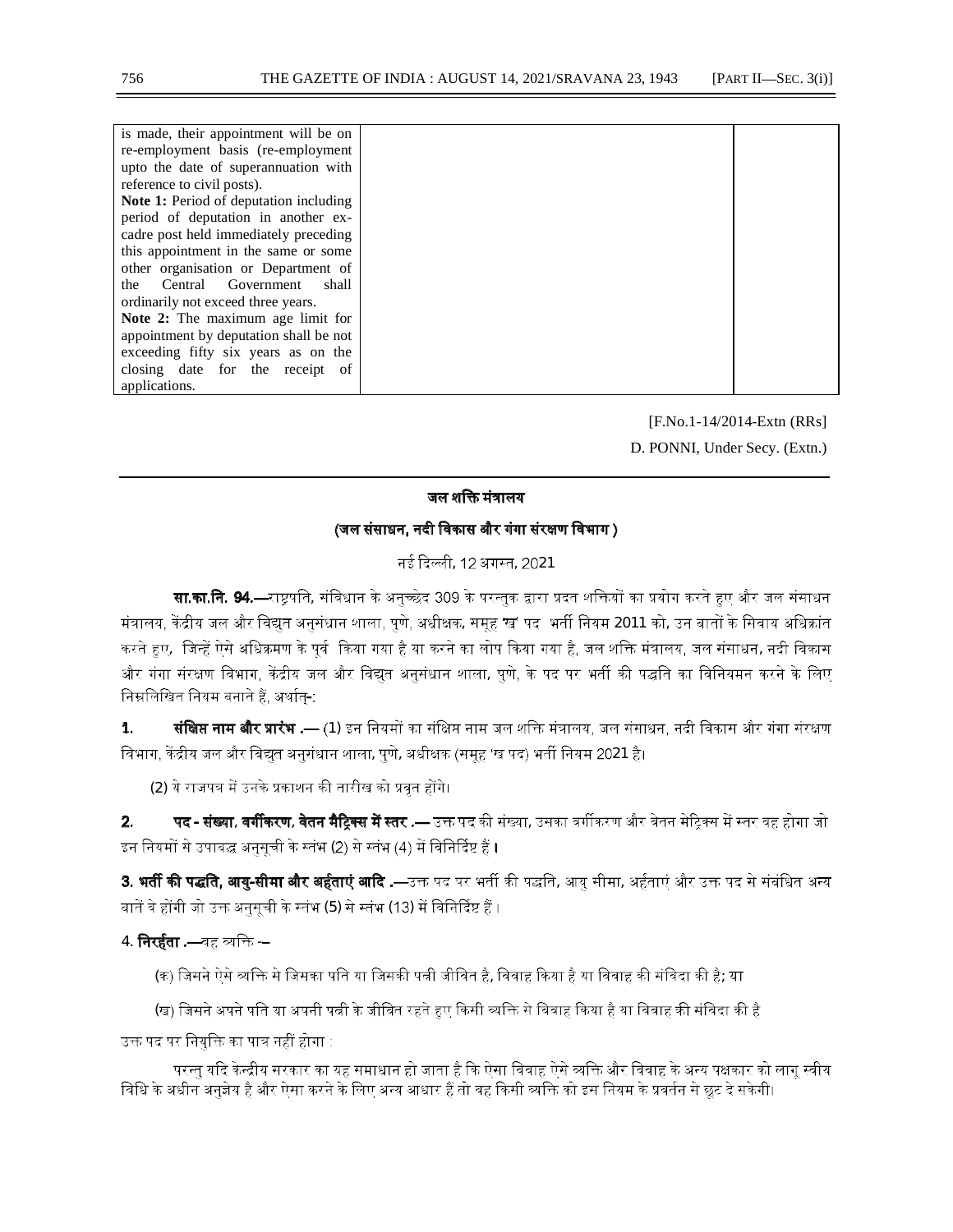5. शिथिल करने की शक्ति .—जहां केन्द्रीय सरकार की यह राय है कि ऐसा करना आवश्यक या समीचीन है, वहां वह उसके लिए जो कारण हैं, उन्हें लेखबद्ध करके, तथा संघ लोक सेवा आयोग से परामर्श करके इन नियमों के किसी उपबंध को किसी वर्ग या प्रवर्ग के व्यक्तियों की बाबत, आदेश द्वारा शिथिल कर सकेगी ।

6. व्यावृत्ति .—इन नियमों की कोई बात, ऐसे आरक्षण, आयु-सीमा में छूट और अन्य रियायतों पर प्रभाव नहीं डालेगी, जिनका केन्द्रीय सरकार द्वारा इस संबंध में समय-समय पर जारी किए गए आदेशों के अनुसार अनुसूचित जातियों, अनुसूचित जनजातियों, अन्य पिछड़े वर्गों, भूतपूर्व सैनिकों और अन्य विशेष प्रवर्ग के व्यक्तियों के लिए उपबंध करना अपेक्षित है ।

| पद का नाम | पदों की संख्या    | वर्गीकरण         | वेतन मैट्रिक्स में | चयन अथवा | सीधे भर्ती किए       |
|-----------|-------------------|------------------|--------------------|----------|----------------------|
|           |                   |                  | स्तर⊟              | अचयन पद। | जाने वाले व्यक्तियों |
|           |                   |                  |                    |          | के लिए आयु सीमा      |
| (1)       | (2)               | (3)              | (4)                | (5)      | (6)                  |
| अधीक्षक   | 22 (2021)         | साधारण केन्द्रीय | वेतन मैट्रिक्स में | चयन      | लागूनहीं होता        |
|           | *कार्यभार के आधार | सेवा, समूह 'ख'   | स्तर-6 (35400-     |          |                      |
|           | पर परिवर्तन किया  | राजपत्रित,       | 112400 रु.)        |          |                      |
|           | जा सकता है।       | अनुसचिवीय        |                    |          |                      |

| सीधे भर्ती<br>ाकिए '<br>जाने वाले |                                      |         | सीधे भर्ती किए जाने वाले परिवीक्षा की अवधि, यदि <b>  भर्ती की पद्धति :</b> भर्ती सीधे होगी |
|-----------------------------------|--------------------------------------|---------|--------------------------------------------------------------------------------------------|
| व्यक्तियों के लिए अपेक्षित        | व्यक्तियों के लिए विहित आयु   कोई हो |         | या प्रोन्नति द्वारा या प्रतिनियुक्ति /                                                     |
| शैक्षिक और अन्य अर्हताएं          | और शैक्षिक अर्हताएं प्रोन्नत         |         | आमेलन द्वारा तथा विभिन्न                                                                   |
|                                   | व्यक्तियों की दशा में लागू होंगी     |         | पद्धत्तियों द्वारा भरी जाने वाली                                                           |
|                                   | या नहीं                              |         | रिक्तियों की प्रतिशतता                                                                     |
| 7)                                | (8)                                  | (9)     | (10)                                                                                       |
| लागू नहीं होता                    | लागूनहीं होता                        | दो वर्ष | प्रोन्नति जिसके न हो सकने पर                                                               |
|                                   |                                      |         | प्रतिनियुक्ति<br>अंतर्गत<br>जिसके                                                          |
|                                   |                                      |         | अल्पकालिक संविदा भी है ।                                                                   |

| प्रोन्नति या  प्रतिनियुक्ति / आमेलन द्वारा भर्ती                                           |                                                                      | यदि विभागीय प्रोन्नति समिति है, तो उसकी संरचना                               |
|--------------------------------------------------------------------------------------------|----------------------------------------------------------------------|------------------------------------------------------------------------------|
| की दशा में वे श्रेणियां जिनसे प्रोन्नति<br>या<br>प्रतिनियुक्ति / आमेलन किया जाएगा।         |                                                                      |                                                                              |
| (11)                                                                                       |                                                                      | (12)                                                                         |
| प्रोन्नति .                                                                                | निदेशक, केन्द्रीय जल और विद्युत<br>1 <sub>1</sub>                    | 1. निदेशक, केन्द्रीय जल और विद्युत                                           |
| वेतन मैट्रिक्स के स्तर – 4(रु. 25,500 –<br>81,100) में ऐसे उच्च श्रेणी लिपिक जिन्होंने     | अनुसंधान शाला , पुणे   – अध्यक्ष                                     | अनुसंधान शाला , पुणे       – अध्यक्ष                                         |
| उस श्रेणी में दस वर्ष नियमित सेवा की हो और                                                 | वैज्ञानिक 'ई', केन्द्रीय जल और<br>2.<br>विद्युत अनुसंधान शाला , पुणे | 2. वैज्ञानिक 'ई', केन्द्रीय जल और विद्युत<br>अनुसंधान शाला , पुणे<br>– सदस्य |
| केन्द्रीय जल और विद्युत अनुसंधान शाला में<br>प्रशासनिक और लेखा कार्य के क्षेत्र में तीन    | – सदस्य                                                              | 3. अवर सचिव, भार साधक, ई-II                                                  |
| सप्ताह का प्रशिक्षण सफलता पूर्वक पूरा किया<br>हो ।                                         | अवर सचिव, भार साधक, ई-II<br>3.<br>अनुभाग, जल शक्ति मंत्रालय, जल      | अनुभाग,<br>जल शक्ति मंत्रालय, जल संसाधन,                                     |
| <b>टिप्पण</b> : जहां ऐसे कनिष्ठ व्यक्तियों के संबंध में,                                   | संसाधन, नदी विकास और गंगा                                            | नदी विकास और गंगा                                                            |
| जिन्होंने अपनी अर्हक या पात्रता सेवा पूरी कर<br>ली है, प्रोन्नति के लिए  विचार किया जा रहा | संरक्षण विभाग<br>– सदस्य                                             | संरक्षण विभाग<br>– सदस्य<br>4.  मुख्य प्रशासनिक अधिकारी, केन्द्रीय           |
| हो, वहां उनसे ज्येष्ठ व्यक्तियों के संबंध में भी<br>विचार किया जाएगा परन्तु यह तब जब कि    | मुख्य प्रशासनिक अधिकारी, केन्द्रीय<br>4.<br>जल और विद्युत            | जल और विद्युत                                                                |
| उनके द्वारा की गयी ऐसी अर्हक या पात्रता                                                    | अनुसंधान शाला , पुणे         सदस्य                                   | अनुसंधान शाला , पुणे<br>- सदस्य                                              |
| सेवा, अपेक्षित अर्हक या पात्रता सेवा के आधे से<br>अधिक से या दो वर्ष से, इनमे से जो भी कम  |                                                                      |                                                                              |

अनुसूची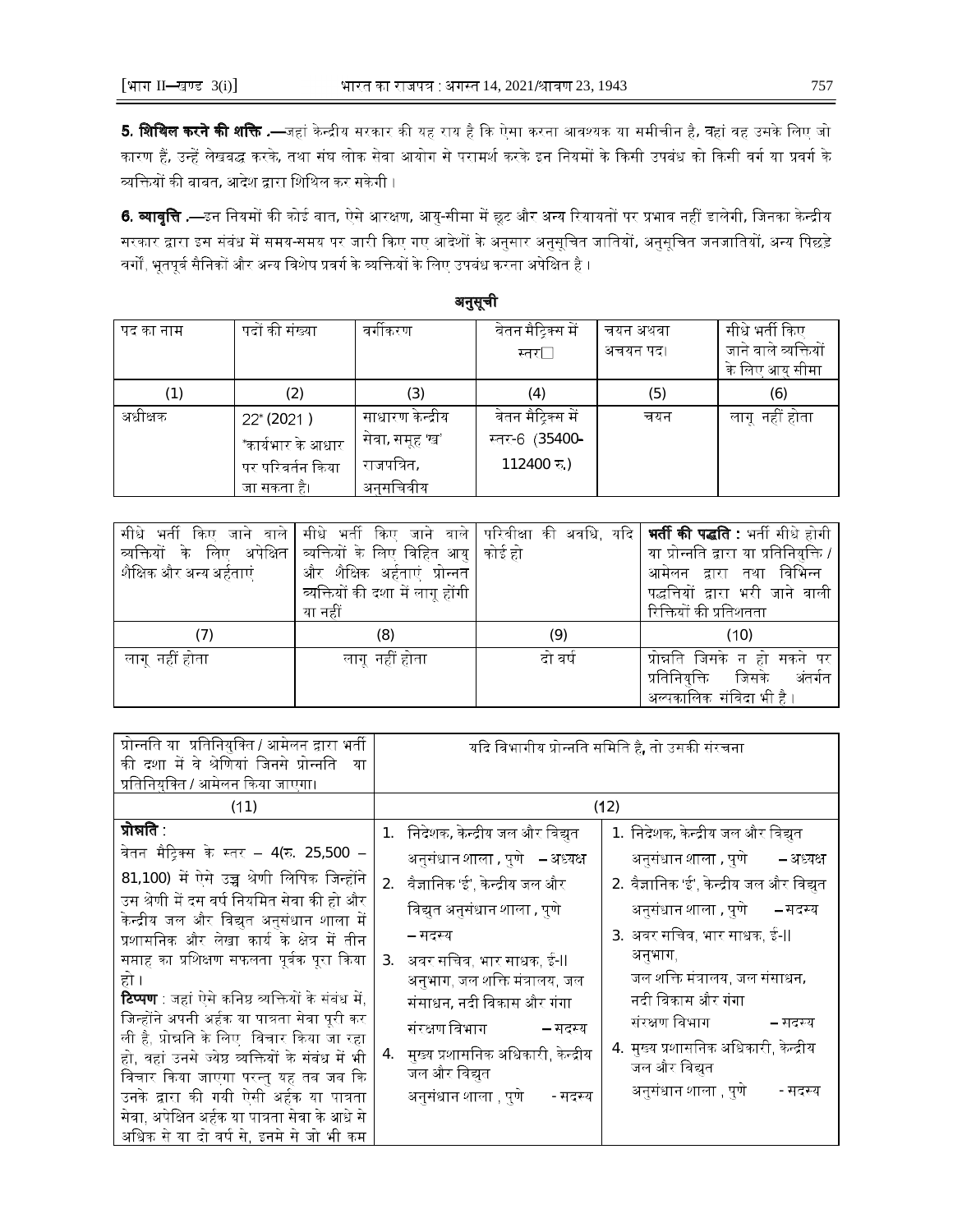$=$ 

| हो, कम ना हो और उन्होंने अपने ऐसे कनिष्ठ<br>व्यक्तियों सहित, जिन्होंने ऐसी अर्हक या पात्रता<br>सेवा पहले ही पूरी कर ली है, अगली उच्चतर<br>श्रेणी में प्रोन्नति के लिए अपनी परिवीक्षा की<br>अवधि सफलतापूर्वक पूरी कर ली हो                                                                 |  |
|-------------------------------------------------------------------------------------------------------------------------------------------------------------------------------------------------------------------------------------------------------------------------------------------|--|
| प्रतिनियुक्ति (जिसके अंतर्गत अल्पकालिक<br>संविदा भी है )                                                                                                                                                                                                                                  |  |
| केन्द्रीय सरकार या राज्य सरकारों या संघ<br>राज्यक्षेत्र प्रशासन या स्वशासी या कानूनी<br>संगठन या पब्लिक सेक्टर उपक्रम<br>या<br>मान्यताप्राप्त विश्वविद्यालय या संस्थान या<br>अनुसंधान संस्था के ऐसे अधिकारी :                                                                             |  |
| (क)(i) जो  मूल काडर या विभाग में नियमित<br>आधार पर सदृश पद धारण किए हो;  या                                                                                                                                                                                                               |  |
| (ii) जिसने मूल काडर या विभाग में वेतन<br>मैट्रिक्स के स्तर-5 (रु 29200-92300)या<br>समतुल्य में नियमित आधार पर नियुक्त <mark>ि</mark> के<br>पश्चात् उस पद पर छह वर्ष सेवा की हो; और                                                                                                        |  |
| (ख) जिनके पास निम्नलिखित शैक्षिक अहर्ताए<br>और अनुभव हो :                                                                                                                                                                                                                                 |  |
| मान्यताप्राप्त विश्वविद्यालय या<br>(i) किसी<br>संस्थान से बैचलर डिग्री; और                                                                                                                                                                                                                |  |
| (ii) किसी सरकारी कार्यालय या पब्लिक सेक्टर<br>उपक्रम या स्वशासी निकाय या कानूनी निकाय<br>या मान्यताप्राप्त विश्वविद्यालय या अनुसंधान<br>संस्थान में प्रशासन या स्थापन कार्य में दो वर्ष<br>का अनुभव।                                                                                      |  |
| <b>टिप्पण 1</b> :- प्रतिनियुक्ति कि अवधि, जिसके<br>अंतर्गत केंद्रीय सरकार के उसी या किसी अन्य<br>संगठन या विभाग में इस नियुक्ति से ठीक पहले<br>धारित किसी अन्य काडर बाह्य पद पर<br>प्रतिनियुक्ति कि अवधि है साधारणतया 3 वर्ष<br>से अधिक नहीं होगी ।                                       |  |
| <b>टिप्पण 2</b> :- प्रतिनियुक्ति द्वारा नियुक्ति के लिए<br>अधिकतम आयु सीमा आवदेन प्राप्त करने की<br>अंतिम तारीख को 56 वर्ष से अधिक नहीं<br>होगी।                                                                                                                                          |  |
| <b>टिप्पण 3</b> - पोषक प्रवर्ग के ऐसे विभागीय<br>अधिकारी, जो प्रोन्नति  की सीधी पंक्ति में हैं,<br>प्रतिनियुक्ति पर नियुक्ति के लिए विचार किये<br>जाने के पात्र नहीं होंगे ।  इसी प्रकार<br>प्रतिनियुक्त व्यक्ति प्रोन्नति द्वारा नियुक्ति के लिए<br>विचार किये जाने के पात्र नहीं होंगे। |  |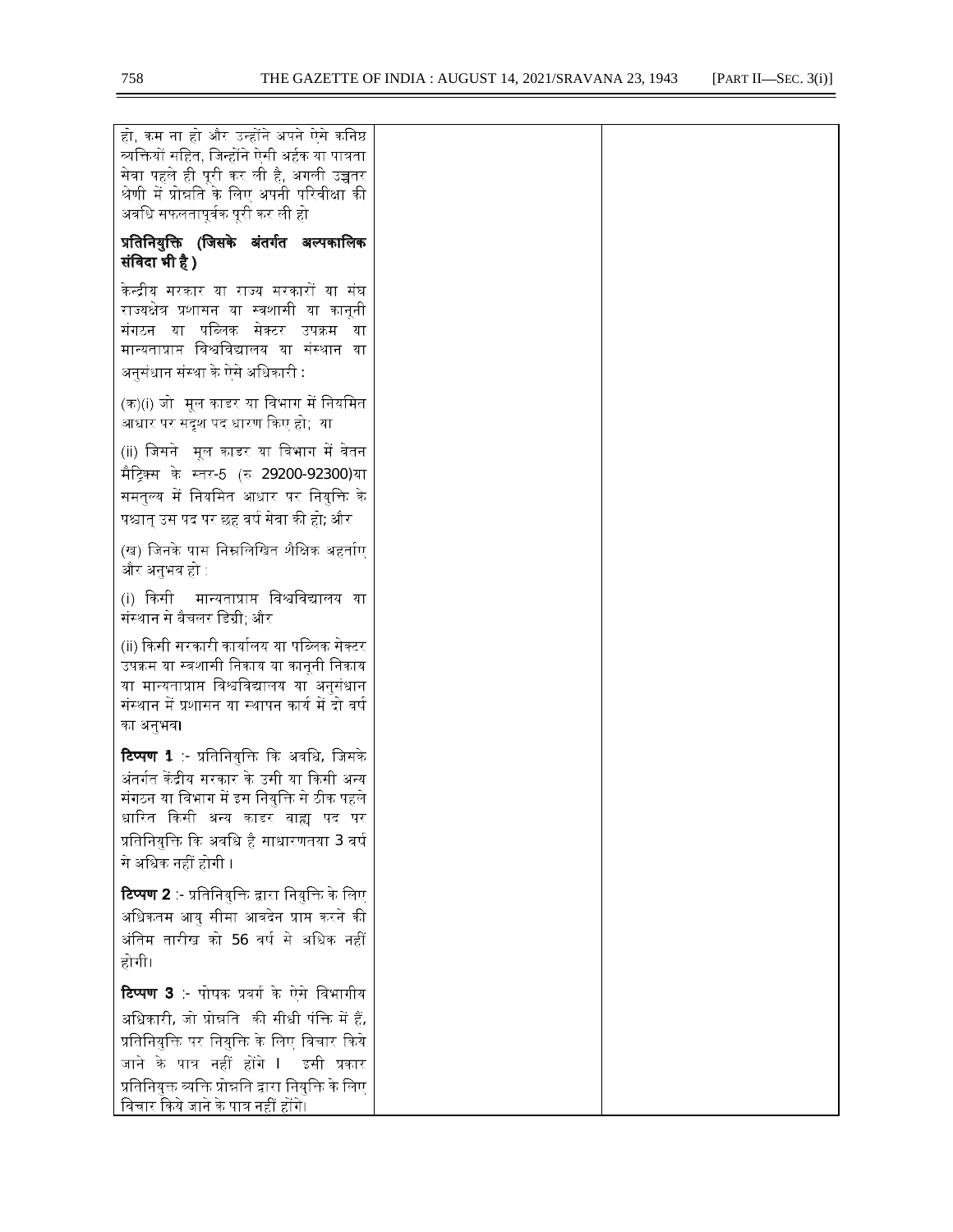## भर्ती करने में किन परिस्थतियों में संघ लोक सेवा आयोग से परामर्श किया जाएगा।

 $(13)$ 

संघ लोक सेवा आयोग से परामर्श करना आवश्यक नहीं है।

[फा. सं. ए-12018/47/2017- ई-II]

प्रशांत मालिक, अवर सचिव

#### **MINISTRY OF JAL SHAKTI**

#### **(Department of Water Resources River Development and Ganga Rejuvenation)**

#### New Delhi, the 12th August, 2021

**G.S.R. 94.** In exercise of the powers conferred by the proviso to article 309 of the Constitution and in supersession of the Ministry of Water Resources, Central Water and Power Research Station, Pune, Superintendent, Group 'B' Post Recruitment Rules, 2011, except as respects things done or omitted to be done before such supersession, the President hereby makes the following rules regulating the method of recruitment to the post of Superintendent, in the Ministry of Jal Shakti, Department of Water Resources, River Development and Ganga Rejuvenation, Central Water and Power Research Station, Pune, namely:-

**Short title and commencement.**  $- (1)$  These rules may be called the Ministry of Jal Shakti, Department of Water Resources, River Development and Ganga Rejuvenation, Central Water and Power Research Station, Pune, Superintendent (Group 'B' Post) Recruitment Rules, 2021.

(2) They shall come into force on the date of their publication in the Official Gazette.

**2.** Number of post, classification, level in pay matrix. – The number of the said post, its classification and level in the pay matrix attached thereto shall be as specified in columns (2) to (4) of the Schedule annexed to these rules.

**3. Method of recruitment, age-limit and qualifications etc.** The method of recruitment to the said post, agelimit, qualifications and other matters relating to the said post shall be as specified in columns (5) to (13) of the said Schedule.

**4. Disqualification.** - No person, -

(a) who has entered into or contracted a marriage with a person having a spouse living; or

(b) who, having a spouse living, has entered into or contracted a marriage with any person, shall be eligible for appointment to the said post :

 Provided that the Central Government may, if satisfied that such marriage is permissible under the personal law applicable to such person and the other party to the marriage and that there are other grounds for so doing, exempt any person from the operation of this rule.

**5. Power to relax.** Where the Central Government is of the opinion that it is necessary or expedient so to do, it may, by order and for reasons to be recorded in writing and in consultation with the Union Public Service Commission, relax any of the provisions of these rules with respect to any class or category of persons.

**6. Savings.** Nothing in these rules shall affect reservation, relaxation of age-limit and other concessions required to be provided for the Scheduled Castes, the Scheduled Tribes, the Other Backward Classes, the Ex-servicemen and other special categories of persons in accordance with the orders issued by the Central Government from time to time in this regard.

| Name of post     | Classification<br>Number of post. |                                            | Level in pay        | Whether           | Age-limit for   |
|------------------|-----------------------------------|--------------------------------------------|---------------------|-------------------|-----------------|
|                  |                                   |                                            | matrix              | selection post or | direct recruits |
|                  |                                   |                                            |                     | non-selection     |                 |
|                  |                                   |                                            |                     | post              |                 |
| $\left(1\right)$ | (2)                               | (3)                                        | (4)                 | (5)               | (6)             |
| Superintendent   | $22*$                             | Central<br>General                         | Level -6 in the pay | Selection         | Not Applicable  |
|                  | (2021)                            | Services,<br>Group                         | matrix (Rs. 35400-  |                   |                 |
|                  | * subject to                      | $\mathbf{B}$ .<br>Non<br>$\longrightarrow$ | 112400)             |                   |                 |
|                  | variation                         | Gazetted,                                  |                     |                   |                 |
|                  | dependent on                      | Ministerial                                |                     |                   |                 |
|                  | workload                          |                                            |                     |                   |                 |
|                  |                                   |                                            |                     |                   |                 |

#### **SCHEDULE**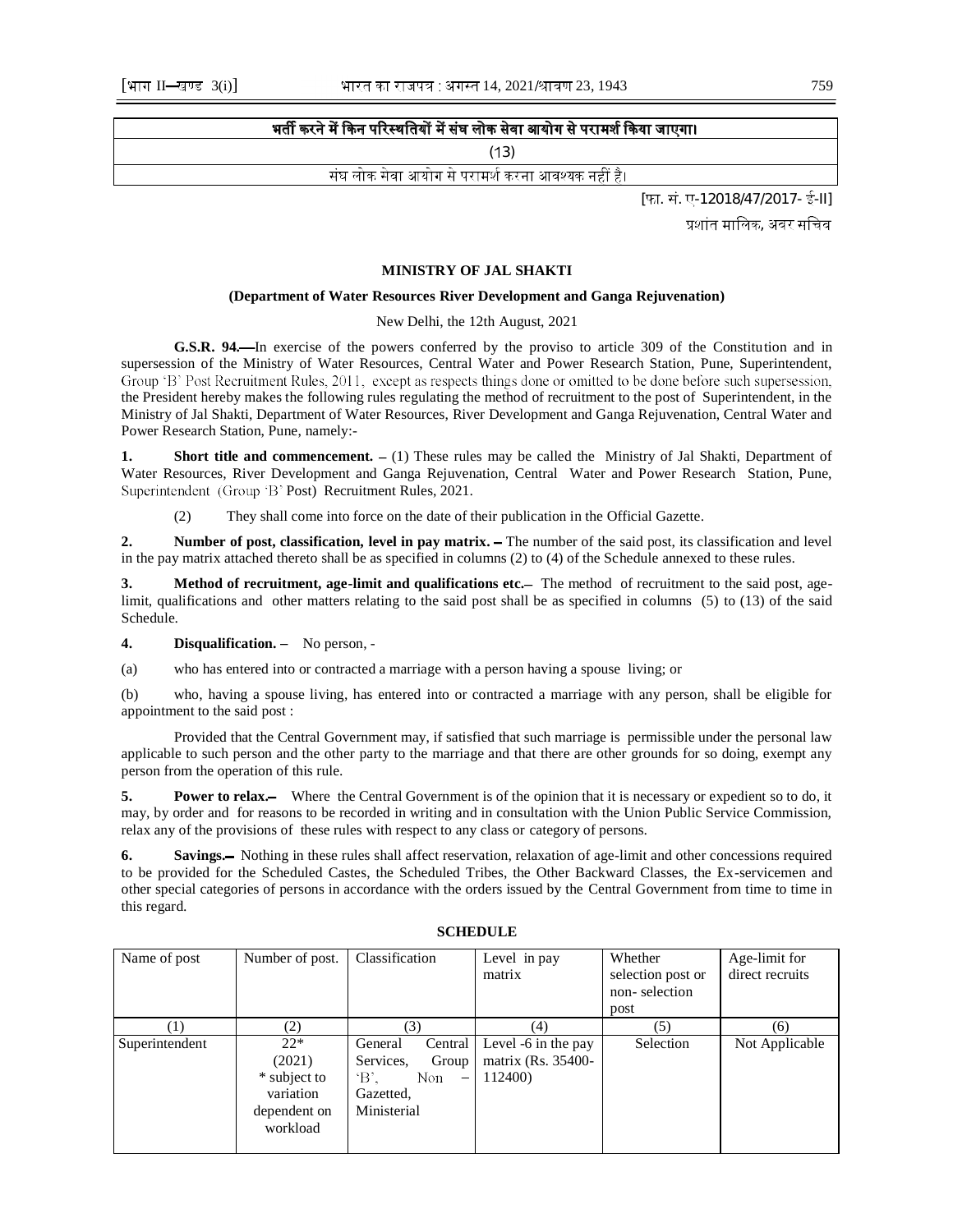| Educational                       | and             | other | Whether                              | age             |  | and Period of probation | Method                     |      | of recruitment                |
|-----------------------------------|-----------------|-------|--------------------------------------|-----------------|--|-------------------------|----------------------------|------|-------------------------------|
| qualification required for direct |                 |       | qualification prescribed for if any. |                 |  |                         |                            |      | whether by direct recruitment |
| recruits.                         |                 |       | direct recruits will apply in        |                 |  |                         |                            |      | promotion or deputation /     |
|                                   |                 |       | the case of promotees.               |                 |  |                         |                            |      | absorption, and percentage of |
|                                   |                 |       |                                      |                 |  |                         |                            |      | vacancies to be filled by     |
|                                   |                 |       |                                      |                 |  |                         | various methods.           |      |                               |
|                                   |                 |       |                                      | (8)             |  | (9)                     |                            | (10) |                               |
|                                   | Not Applicable. |       |                                      | Not applicable. |  | Two years.              | Promotion failing which    |      |                               |
|                                   |                 |       |                                      |                 |  |                         | deputation including short |      |                               |
|                                   |                 |       |                                      |                 |  |                         | term contract              |      |                               |
|                                   |                 |       |                                      |                 |  |                         |                            |      |                               |

| In case of recruitment by promotion or<br>deputation /absorption, grades from which<br>promotion or deputation/ absorption is to be<br>made                                                                                                                                                                                                                                                                                                                                                                                                                                                                                                                                                                                                                                                                                                                                                                                                                                                                                                                                                                                                                                                                                                                                                                                                                                                                                                                                                                                       | If a Departmental Promotion Committee exists, what is its composition.                                                                                                                                                                                                                                                                                                                                                                                                                                                         |                                                                                                                                                                                                                                                                                                                                                                                                                                                                                                                                                                                                            |
|-----------------------------------------------------------------------------------------------------------------------------------------------------------------------------------------------------------------------------------------------------------------------------------------------------------------------------------------------------------------------------------------------------------------------------------------------------------------------------------------------------------------------------------------------------------------------------------------------------------------------------------------------------------------------------------------------------------------------------------------------------------------------------------------------------------------------------------------------------------------------------------------------------------------------------------------------------------------------------------------------------------------------------------------------------------------------------------------------------------------------------------------------------------------------------------------------------------------------------------------------------------------------------------------------------------------------------------------------------------------------------------------------------------------------------------------------------------------------------------------------------------------------------------|--------------------------------------------------------------------------------------------------------------------------------------------------------------------------------------------------------------------------------------------------------------------------------------------------------------------------------------------------------------------------------------------------------------------------------------------------------------------------------------------------------------------------------|------------------------------------------------------------------------------------------------------------------------------------------------------------------------------------------------------------------------------------------------------------------------------------------------------------------------------------------------------------------------------------------------------------------------------------------------------------------------------------------------------------------------------------------------------------------------------------------------------------|
| (11)                                                                                                                                                                                                                                                                                                                                                                                                                                                                                                                                                                                                                                                                                                                                                                                                                                                                                                                                                                                                                                                                                                                                                                                                                                                                                                                                                                                                                                                                                                                              | (12)                                                                                                                                                                                                                                                                                                                                                                                                                                                                                                                           |                                                                                                                                                                                                                                                                                                                                                                                                                                                                                                                                                                                                            |
| <b>Promotion:</b><br>Upper Division Clerk in level -4 in the pay<br>matrix (Rs. $25,500 - 81,100$ ) with ten years<br>regular service in the grade and having<br>successfully completed three weeks training in<br>the field of Administrative and Accounts work<br>in Central Water and Power Research Station.<br>Note: Where juniors who have completed<br>their qualifying or eligibility service are being<br>considered for promotion, their senior would<br>also be considered provided they are not short<br>of the requisite qualifying or eligibility service<br>by more than half of such qualifying or<br>eligibility service or two years, whichever is<br>less and have successfully completed their<br>probation period for promotion to the next<br>higher grade alongwith their juniors who their<br>junior who have already completed such<br>qualifying or eligibility service.<br>Deputation (including short-term contract):<br>Officers of the Central Government or State<br>Union<br>Governments<br>territory<br><sub>or</sub><br>Administration or autonomous or statutory<br>organisation or public sector undertaking or<br>recognised University or institute or research<br>institution:<br>(a) (i) holding analogous post on a regular<br>basis in the parent cadre or department; or<br>(ii) with six years service rendered after<br>appointment to the post on a regular basis in<br>the level-5 in the pay matrix (Rs. 29200-<br>92300) or equivalent in the parent cadre or<br>department; and | Departmental Promotion Committee<br>(for considering promotion) consisting<br>of:<br>1. Director, Central Water and Power<br>Research Station, Pune<br>-Chairman;<br>2. Scientist E, Central Water and Power<br>Research Station, Pune<br>$-Member:$<br>3. Under Secretary, Incharge E-II Section,<br>Ministry of Jal Shakti, Department of<br>Water Resources, River Development and<br>Ganga Rejuvenation<br>$-Member:$<br>4. Chief Administrative Officer, Central<br>Water and Power Research Station,<br>-Member.<br>Pune | Departmental<br><b>Confirmation</b><br><b>Committee</b><br>(for<br>considering<br>confirmation) consisting<br>$of$ :-<br>1. Director, Central Water<br>and<br>Power<br>Research<br>Station, Pune - Chairman;<br>2. Scientist E, Central<br>Water<br>and<br>Power<br>Research Station, Pune -<br>Member;<br>3.<br>Under<br>Secretary,<br>Incharge E-II<br>Section,<br>Ministry of Jal Shakti,<br>Department<br>οf<br>Water<br>Resources,<br>River<br>Development and Ganga<br>Rejuvenation -Member;<br>4. Chief Administrative<br>Officer, Central Water and<br>Power Research Station,<br>Pune<br>-Member. |
| (b) possessing the following educational                                                                                                                                                                                                                                                                                                                                                                                                                                                                                                                                                                                                                                                                                                                                                                                                                                                                                                                                                                                                                                                                                                                                                                                                                                                                                                                                                                                                                                                                                          |                                                                                                                                                                                                                                                                                                                                                                                                                                                                                                                                |                                                                                                                                                                                                                                                                                                                                                                                                                                                                                                                                                                                                            |